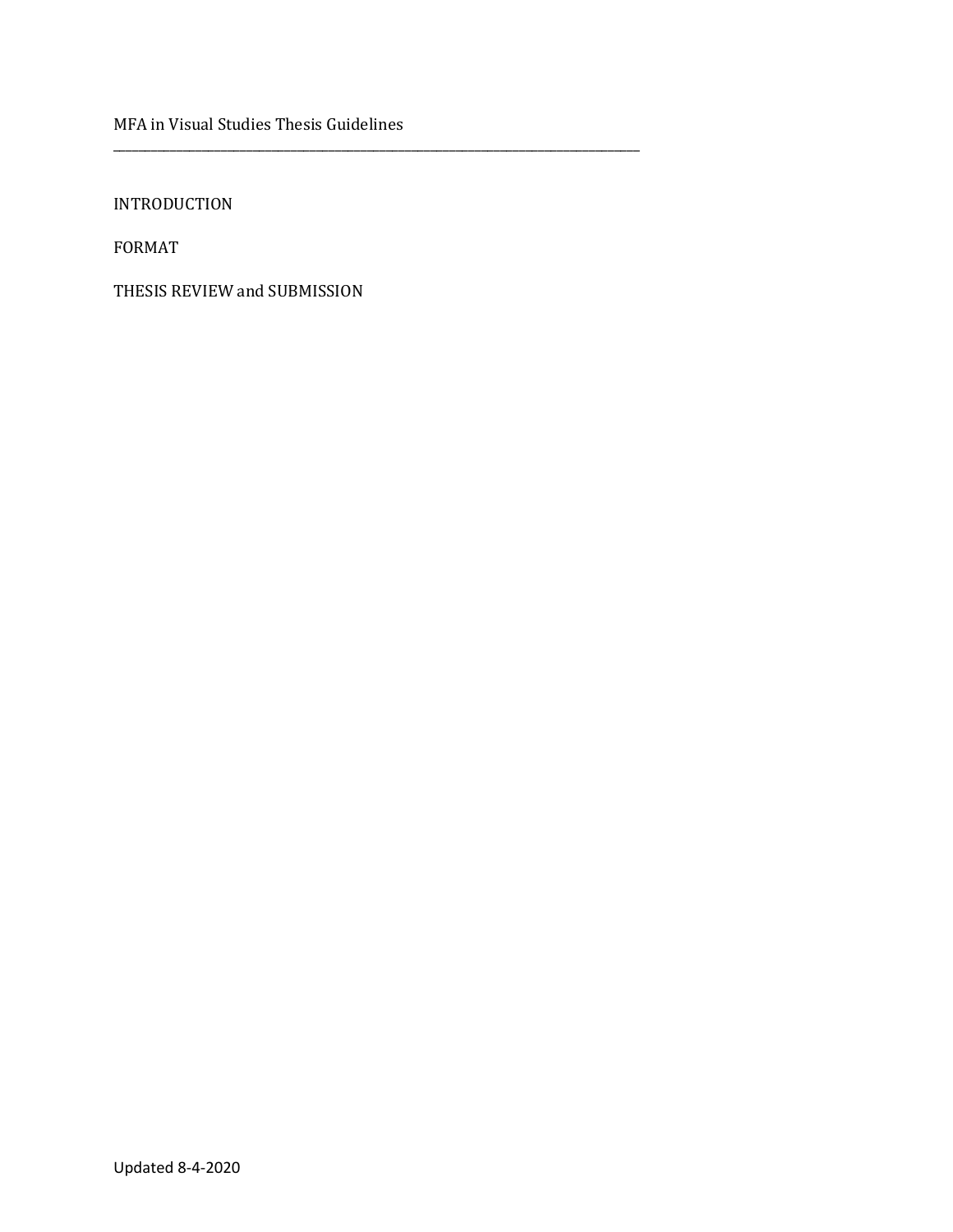# INTRODUCTION

MFA in Visual Studies (from the Art & Design Graduate Handbook) The written thesis will serve to document the work within the thesis exhibition and to provide a narrative description of the work's development and theoretical framework, including *influences, and its significance within the discipline(s). This document should include* substantial visual documentation appropriate to the media.

All Graduate MFA students must enroll in "MFA Written Thesis - Department of Art + Design" in Blackboard. This course can be found under the Community Tab and is to ensure that you are familiar with the MFA Thesis Formatting Guidelines. You can find all templates, instructions, deadlines, quiz, and guidelines on this site. This is also where you will upload your final Thesis document.

The following guidelines conform to a standard, printed exhibition catalog format - which is consistent with the discipline of Visual Studies.

To produce an exhibition catalog documenting the thesis research, utilizing outside selfpublishing services is necessary. No single company or service is required, but the following guidelines are required, so investigate services carefully to make sure they can deliver the requirements of the format! Ask the Graduate Coordinator for recommendations, if you are unsure.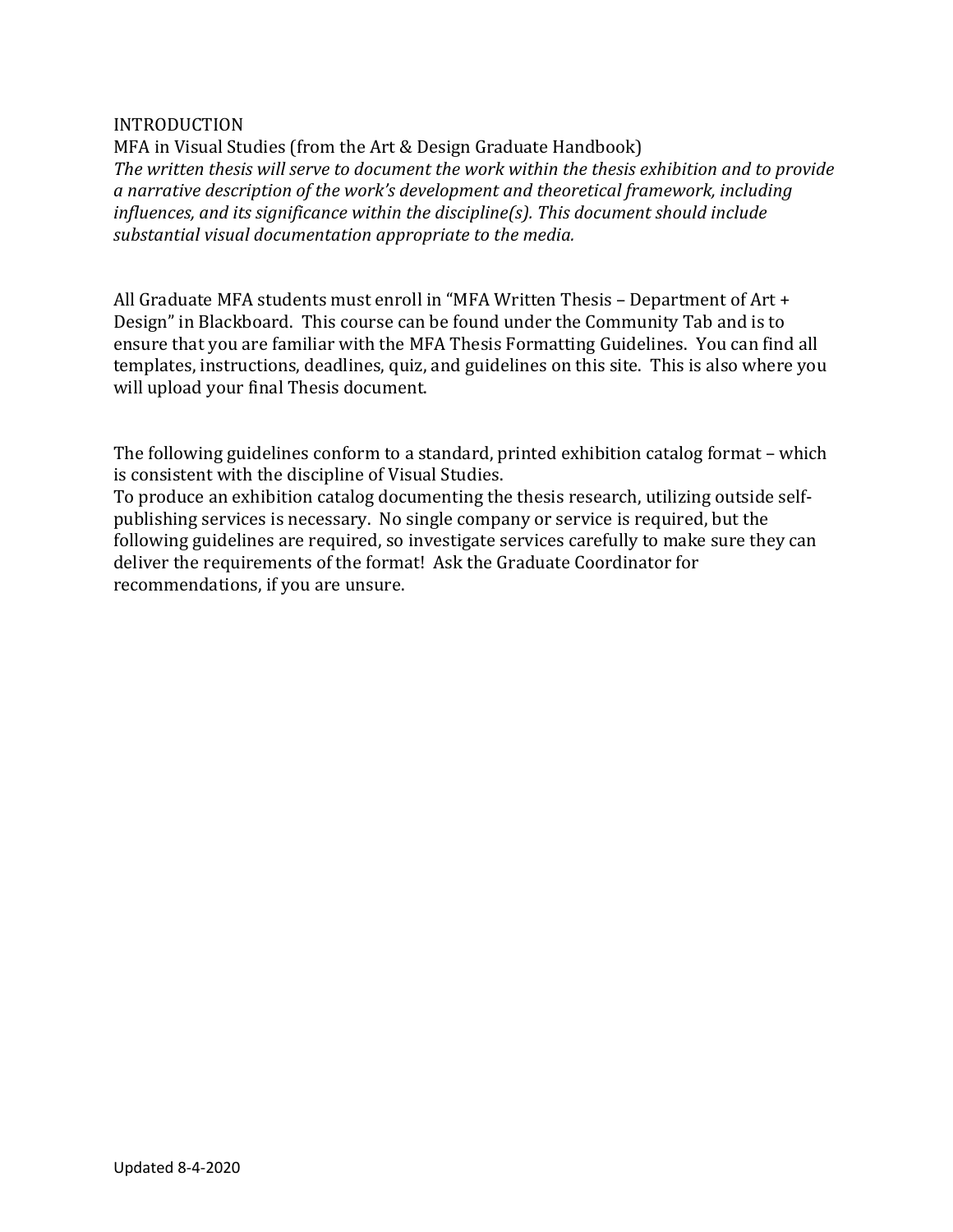# FORMAT

### Printing Requirements

Hard cover is required Title on cover (title can be artist/design's name) Image on cover (optional) Size of book should be complementary to the content (size/shape/number of pages - to be *pre-approved by committee, minimum 8"x 8"*) For books to be larger than  $16"x20"$ , pre-approval is required by the committee, Graduate Coordinator and the Dean of the Library. Minimum pages  $= 32$  pages, 16 leaves

### Order

- 1. End papers (design must be considered)
- 2. Title Page (Title and Artist/Designer Name) Location of exhibition Date of Exhibition
- 3. Acknowledgements/copyright (back of title page) Could be used for dedications, special thanks but *MUST* include the following text:

Missouri State University Art & Design Department 901 South National Avenue Springfield, Missouri 65897 artanddesign@missouristate.edu art.missouristate.edu 

Publication credits Design: Name Photographs: Name

© 2016, Artist/Designer Full Name

The artist assumes responsibility for obtaining and maintaining the necessary rights and releases to legally publish this work, including the informed consent of any subjects *identifiable in the photographic* work.

(You are responsible for filing a copy of all consent forms with both the Department Chair of Art and Design and the Graduate Coordinator of the MFA in Visual Studies Program.)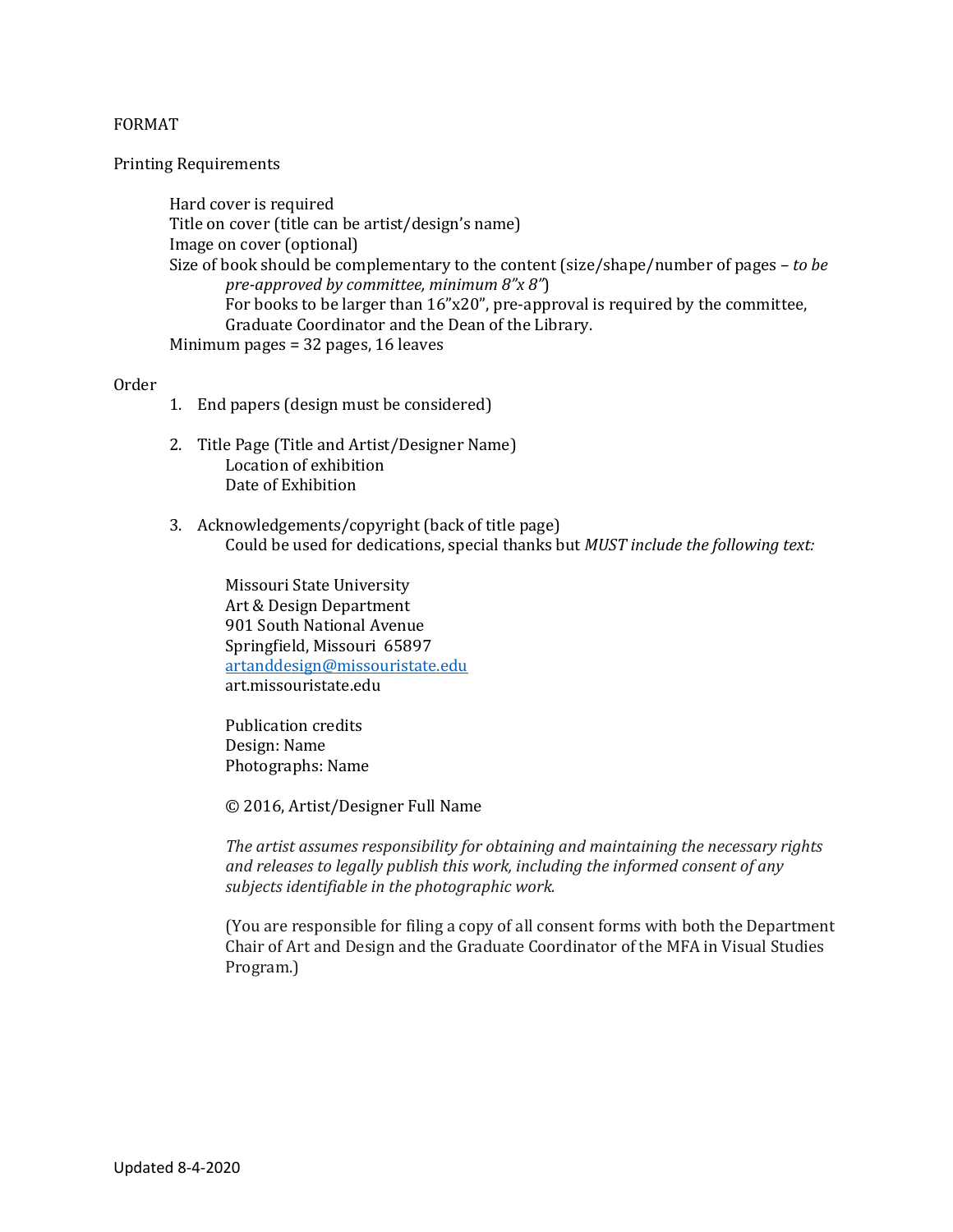# 4. Abstract page

### 5. Approval page

*MUST* include the following text, in the described format:

# TITLE OF THESIS (DOUBLE SPACED, ALL UPPER CASE, BOLD, AND CENTERED)

By

(Insert name, e.g., Roberta Rodrigues)

A Master's Thesis Submitted to the Graduate College Of Missouri State University In Partial Fulfillment of the Requirements For the Degree of Master of Fine Arts in Visual Studies

#### (Insert graduation date, e.g., December 2013)

#### Approved:

Name of Professor, DEGREE, Chair Name of Professor, DEGREE, committee member Name of Professor, DEGREE, committee member Name of Professor, DEGREE, committee member Julie Masterson, Ph.D., Dean of the Graduate College

In the interest of academic freedom and the principle of free speech, approval of this thesis indicates the format is acceptable and meets the academic criteria for the discipline as determined by the faculty that constitute the thesis committee. The content and views expressed in this thesis are those of the studentscholar and are not endorsed by Missouri State University, its Graduate College, or its employees.

- 6. Table of contents (optional use if appropriate to the scale/length of written work)
- 7. Thesis Text with Images inserted as appropriate to the content of the text
- 8. Reference list, citations and/or appendix (appendix is optional use if appropriate to the scale/length of written work) Reference Page must follow formatting of the Graduate College. See below for more information.
- 9. Image list
- 10. End papers (design must be considered)

Style Format Image captions are required for all images.

Image list should conform to the *Chicago Manual of Style* Title of work (italicized), date, medium, measurements.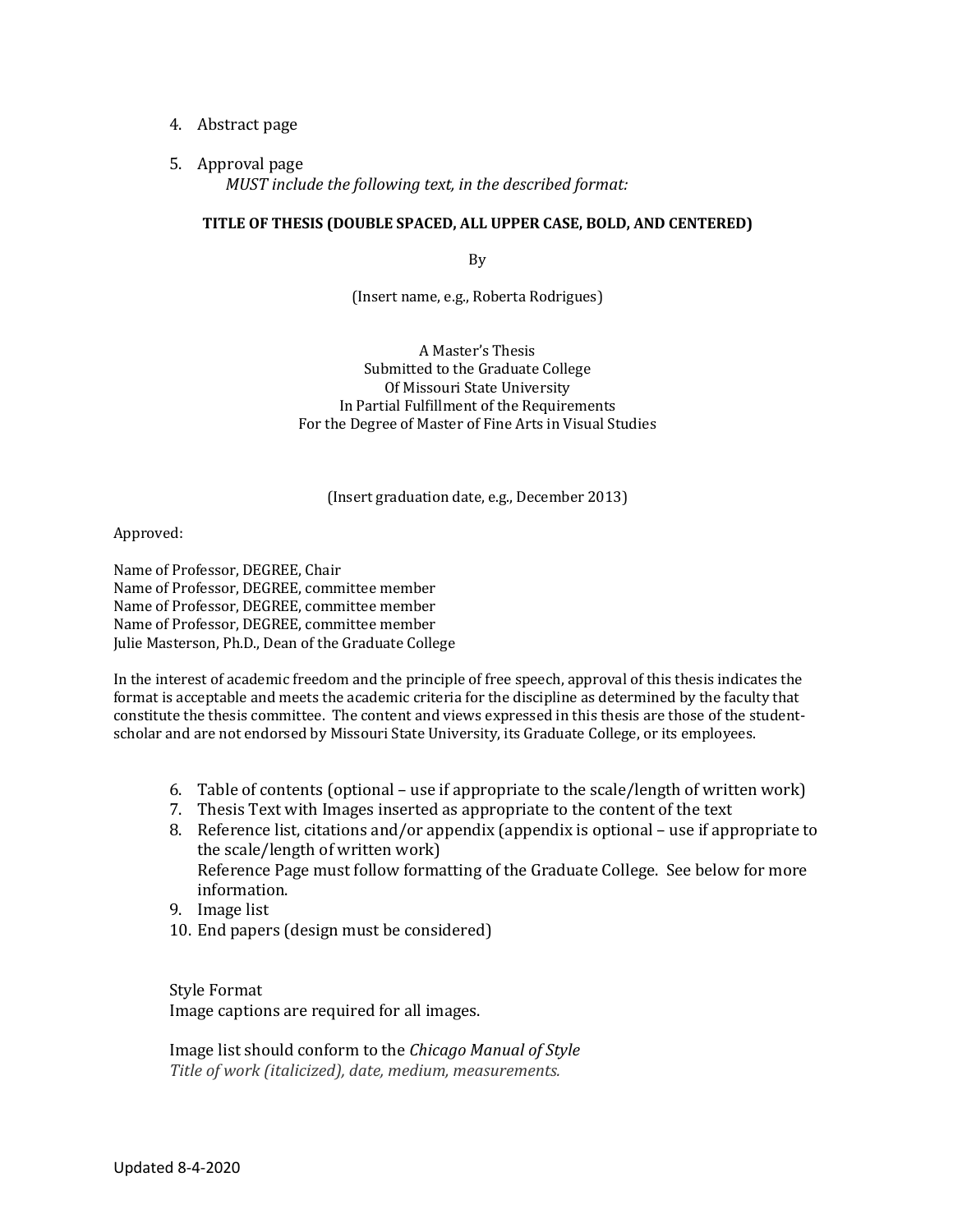Page numbers are required on all pages after title page or table of contents *if included*, and must be uniformly placed.

Citations' style must conform to the Chicago Manual of Style and be consistent with each other. This applies to in-text citations and reference list as well.

If you have any questions about style, ask your MFA Thesis Chair for decisions on appropriateness. 

Listing References. Each reference cited in the text must be listed in the Literature Cited (Reference) section. The style and sequence or order of arranging elements within a reference will follow the Chicago Manual of Style. Similarly, the order of listing references should conform to that style manual. While an alphabetical listing is the most common method, some disciplines have their own unique approach. As with citing the references in the thesis text, the format used to list the references must be consistent; each reference listed must be in the same format.